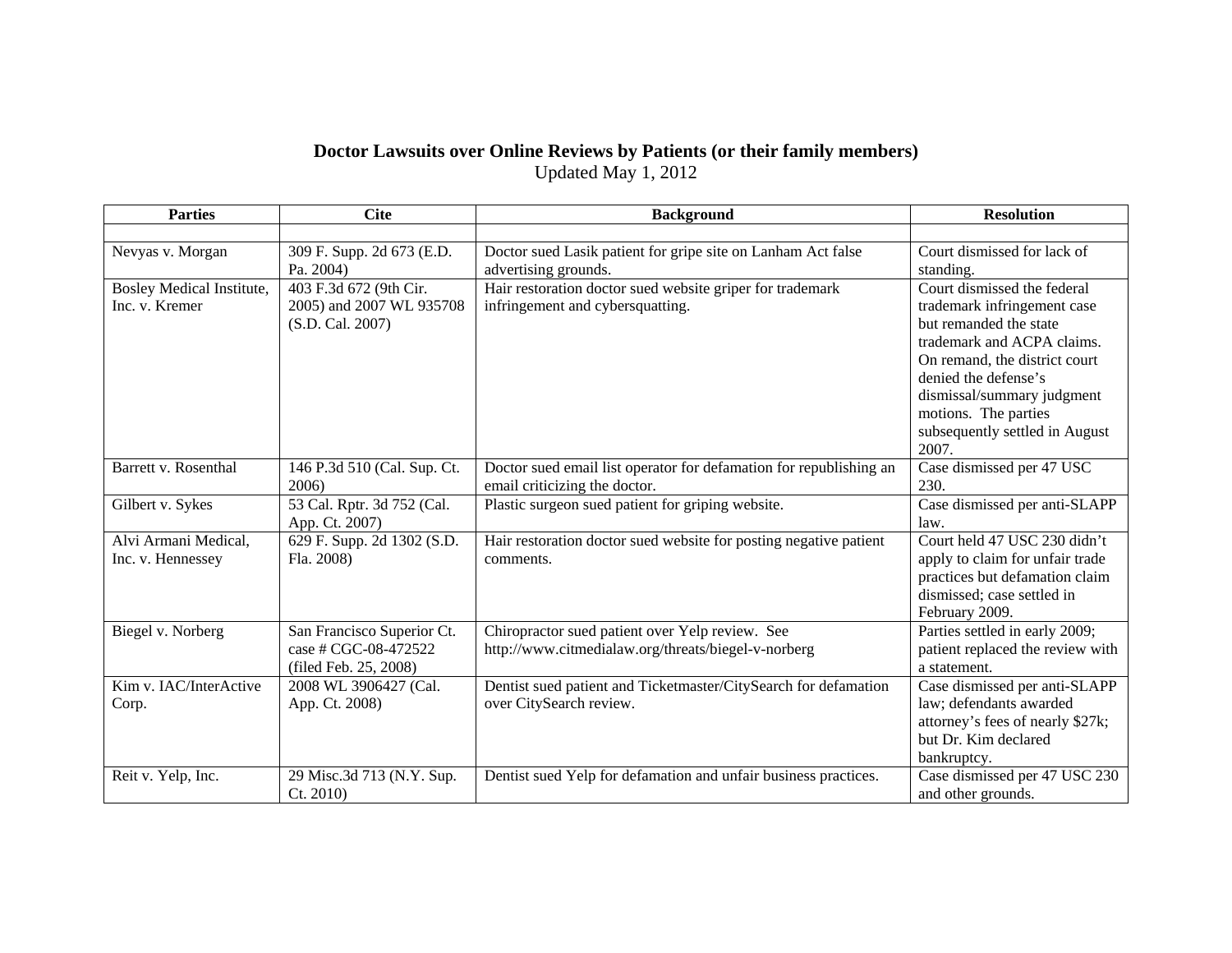| Wong v. Jing           | 189 Cal. App. 4th 1354<br>(Cal. App. Ct. 2010)                                                                                                                                  | Dentist sued Yelp and a patient's family member over a negative<br>review.                                                                                                                                                                                                                                                                                                                                                                                                                 | Case voluntarily dismissed<br>against Yelp; case against<br>review author partially<br>dismissed on anti-SLAPP<br>grounds; dentist ordered to pay<br>over \$80k in attorney's fees.                                                   |
|------------------------|---------------------------------------------------------------------------------------------------------------------------------------------------------------------------------|--------------------------------------------------------------------------------------------------------------------------------------------------------------------------------------------------------------------------------------------------------------------------------------------------------------------------------------------------------------------------------------------------------------------------------------------------------------------------------------------|---------------------------------------------------------------------------------------------------------------------------------------------------------------------------------------------------------------------------------------|
| Foda v. Capital Health | 2010 WL 2925382 (N.D.                                                                                                                                                           | A doctor asserted that anonymous posts (apparently written by a                                                                                                                                                                                                                                                                                                                                                                                                                            | The court rejected the subpoena                                                                                                                                                                                                       |
|                        | Cal. 2010)                                                                                                                                                                      | wife to describe her husband's experiences) to RateMDs.com were<br>defamatory. The doctor sought a subpoena to RateMDs to identify<br>the posters.                                                                                                                                                                                                                                                                                                                                         | request because the posts didn't<br>appear to be defamatory.                                                                                                                                                                          |
| Rahbar v. Batoon       | San Francisco Superior Ct.<br>case # CGC-09-492145<br>(filed Sept. 2, 2009)<br>case # CGC-10-502884<br>(filed August 20, 2010)<br>case # CGC-11-515742<br>(filed Sept. 8, 2011) | Dentist sued patient for defamation and other claims over Yelp<br>review.<br>Initial complaint at http://www.scribd.com/doc/24291878/iiiiiiiii-<br>III-Iwiiiiiiiiiiiiii<br>Background:<br>http://www.usatoday.com/news/opinion/editorials/2010-06-09-<br>editorial09_ST_N.htm                                                                                                                                                                                                              | Initial case dismissed on anti-<br>SLAPP grounds; dentist<br>ordered to pay \$43k in<br>attorney's fees (July 21, 2010).<br>Second case dismissed as<br>another SLAPP and dentist<br>ordered to pay another \$26k<br>(July 12, 2011). |
| McKee v. Laurion       | Case # 69-DU-CV-10-1706<br>(Minn. Dist. Ct. Apr. 28,<br>2011)<br>On appeal: A11-1154<br>(Minn. App. Ct. Jan. 23,<br>2012)                                                       | Doctor sued patient's relative for defamation for critical online<br>remarks. District court opinion:<br>http://www.onpointnews.com/docs/Mckee-v-Laurion.pdf<br>Appellate court reversed, saying that 6 of the statements were<br>potentially facts instead of opinions and potentially injurious to<br>reputation. Thus, the case can go to the jury on those statements.<br>Appellate opinion (2012 WL 177371):<br>http://www.mncourts.gov/opinions/coa/current/opa111154-<br>012312.pdf | Pending.                                                                                                                                                                                                                              |
| Lynch v. Christie      | 2011 WL 3920154 (D. Me.<br>Sept. 7, 2011)                                                                                                                                       | Chiropractor sued former patient for Facebook and website<br>postings.                                                                                                                                                                                                                                                                                                                                                                                                                     | The court denied the patient's<br>anti-SLAPP motion because the<br>judge concluded "that Lynch is<br>highly likely to persuade a jury<br>that Christie fabricated her<br>story."                                                      |
| Pensler v. Hostetler   | 10 CH 35876 (filed 8/19/10)                                                                                                                                                     | Defamation claims against patients for their Yelp and CitySearch                                                                                                                                                                                                                                                                                                                                                                                                                           | Hostetler case voluntarily                                                                                                                                                                                                            |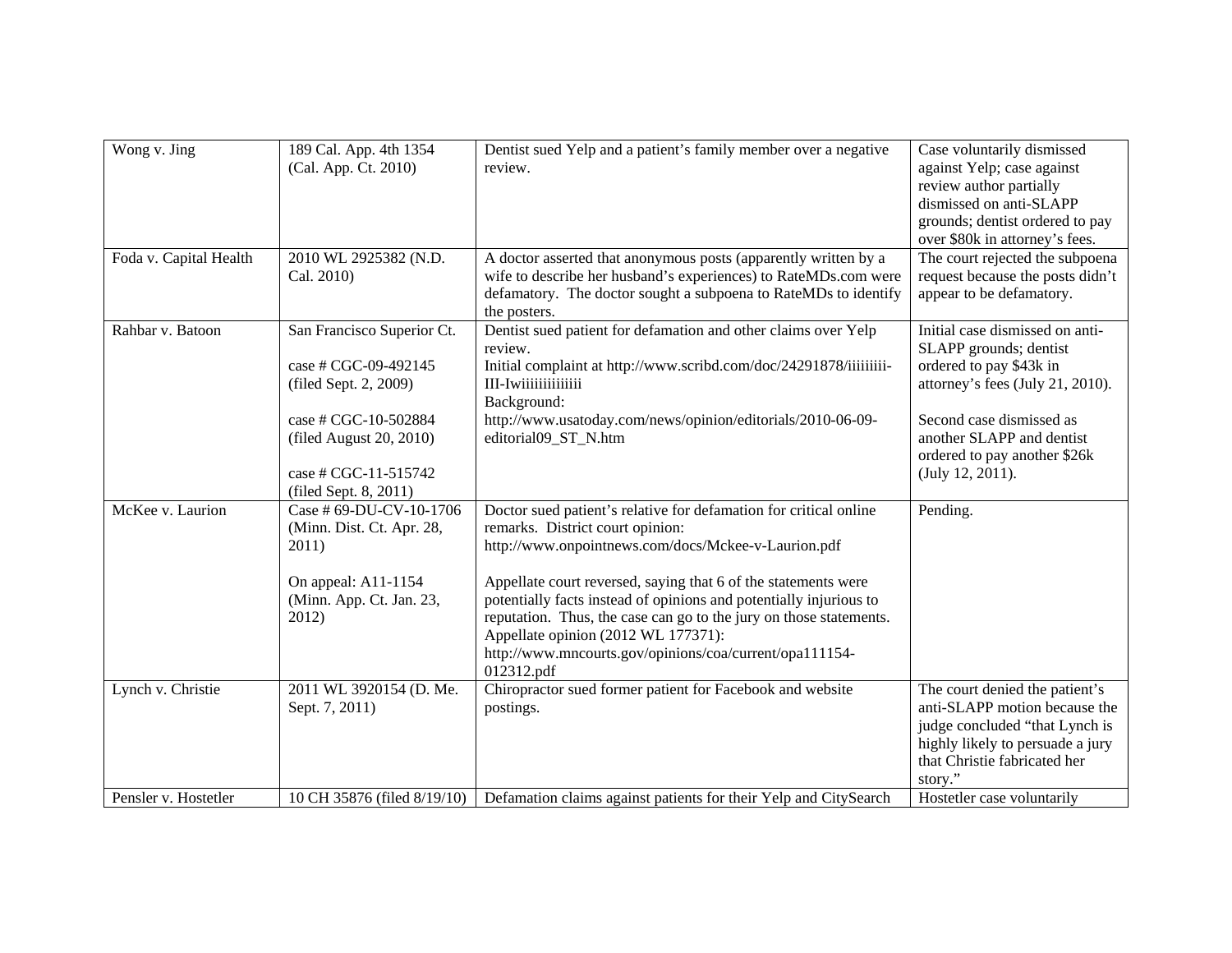| Pensler v. Cuevas      | 10 CH 35238 (filed 8/16/10)   | reviews. See case writeup at                                 | dismissed June 2011         |
|------------------------|-------------------------------|--------------------------------------------------------------|-----------------------------|
| Pensler v. Bender      | 09 CH 18628 (filed 6/10/09)   | http://www.myfoxchicago.com/dpp/news/investigative/dr-jay-   | Cuevas case voluntarily     |
|                        |                               | pensler-yelp-citysearch-reviews-20101115                     | dismissed Dec. 2012         |
|                        | All in Cook County Court      | Docket at http://www.cookcountyclerkofcourt.org              | Bender case voluntarily     |
|                        |                               | Bender motion to dismiss at                                  | dismissed Dec. 2012         |
|                        |                               | http://www.onpointnews.com/docs/pensler-v-bender_MTD.pdf     |                             |
| Henry v. Does 1-100    | CIV095020                     | Cosmetic surgeon sued patients over Yelp and DoctorScorecard | Does and Tamara M. suits    |
|                        |                               | reviews. See                                                 | dismissed Jan. 31, 2011     |
|                        | Apparently related:           | http://www.marinij.com/rosskentfieldgreenbrae/ci_15444079    | Carson suit dismissed March |
|                        | CIV1002670 Henry v.           |                                                              | 16, 2011                    |
|                        | Carson                        |                                                              |                             |
|                        | CIV1003042 Henry v.           |                                                              |                             |
|                        | Tamara M.                     |                                                              |                             |
|                        |                               |                                                              |                             |
|                        | All in Marin Superior Court   |                                                              |                             |
| Dr. John Doe v. Google | $1:11$ -cv-07814 (N.D. Ill.). | Two doctors sued Google for publishing patient reviews       | Voluntarily dismissed by    |
|                        | Google removed the case to    |                                                              | plaintiffs Nov. 2011        |
|                        | federal court on Nov. 3,      |                                                              |                             |
|                        | 2011                          |                                                              |                             |

## Related but factually distinguishable cases:

| <b>Parties</b>             | <b>Cite</b>                    | <b>Background</b>                                              | <b>Resolution</b>                 |
|----------------------------|--------------------------------|----------------------------------------------------------------|-----------------------------------|
|                            |                                |                                                                |                                   |
| Becker v. Hooshmand        | 841 So.2d 561 (Fla. Dist.      | Florida doctor sued a chatroom moderator from Pennsylvania for | Court upheld personal             |
|                            | Ct. App. 2003)                 | her posts about the doctor.                                    | jurisdiction in Florida. The      |
|                            |                                |                                                                | parties ultimately settled with a |
|                            |                                |                                                                | confidential cash payment to      |
|                            |                                |                                                                | the plaintiff and a permanent     |
|                            |                                |                                                                | injunction against further        |
|                            |                                |                                                                | defamation of the plaintiff.      |
| Lifestyle Lift v. RealSelf | 2:08-cv-10089-PJD-RSW          | Cosmetic surgery procedure system sued review website for user | Case settled May 2008.            |
|                            | (complaint filed Jan. 7, 2008) | reviews.                                                       |                                   |
|                            | and answer/counterclaims       |                                                                |                                   |
|                            | filed March $3, 2008$ )        |                                                                |                                   |